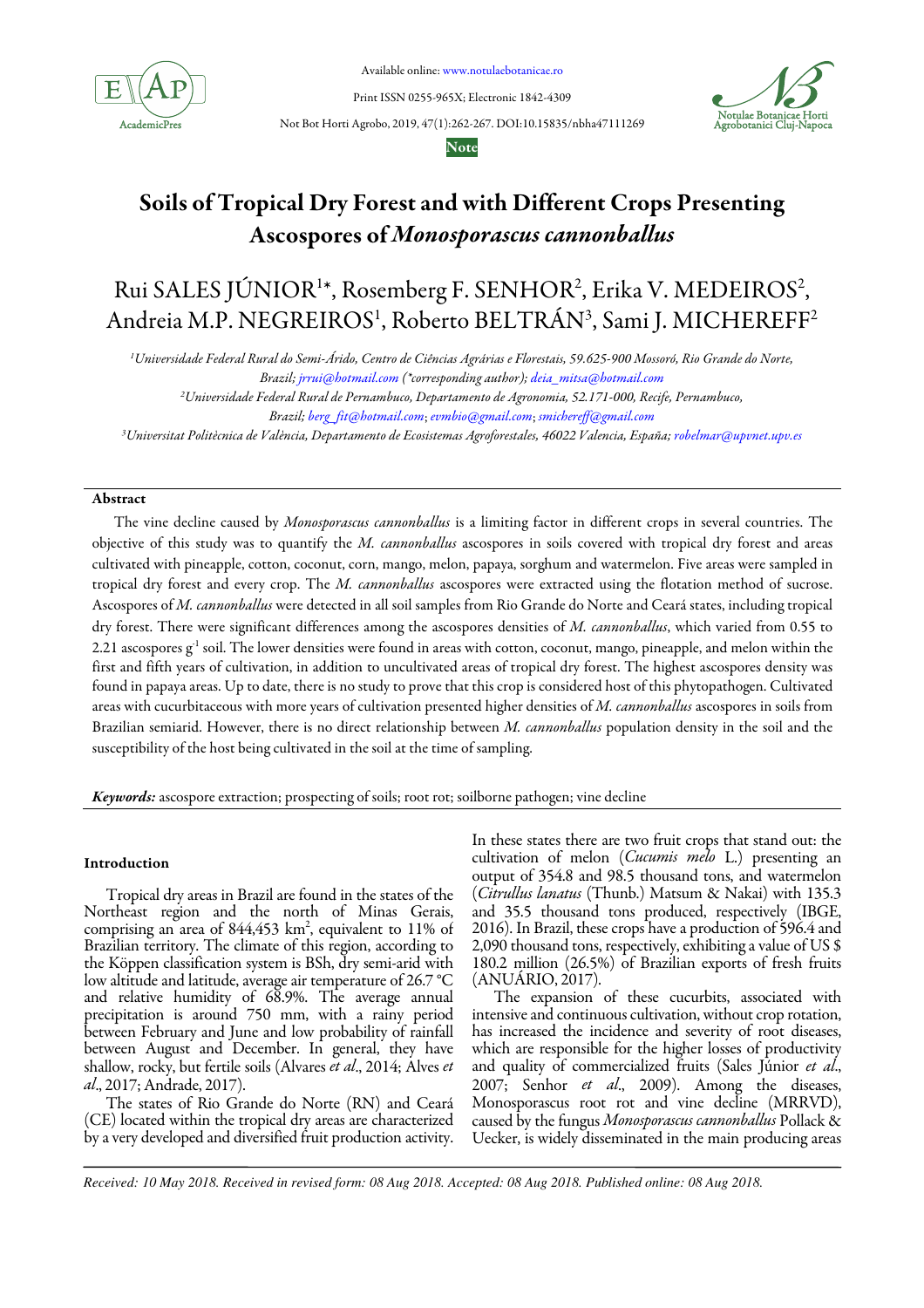of Assú-Mossoró (RN) and Baixo Jaguaribe (CE) (Sales Júnior et al., 2004; Andrade et al., 2005; Medeiros et al., 2006; Sales Júnior et al., 2010).

The MRRVD is one of the factors that has also limited the production and expansion of melon, watermelon and other cucurbitaceous crops in the main producing regions of the world for several years. Currently, M. cannonballus has been reported causing disease in melon in 22 countries (Cohen et al., 2012; Al-Mawaali et al., 2013; Yan et al., 2016; Markakis et al., 2018).

The major marketed host crops of *M. cannonballus* are melon and watermelon. However, many plant species support the pathogen growth and are susceptible under artificial or field inoculation conditions (Sales Júnior et al., 2018). Among them are asparagus (Achyranthes aspera L.), common bean (Phaseolus vulgaris L.) (Mertely et al., 1993; Martyn and Miller, 1996; Cohen et al., 2012), cloverleaf (Trifolium pratense L.), cotton (Gossypium hirsutum L.), cucumber (Cucumis sativus L.), lily (Iris sp.), maize (Zea mays L.), sesame (Sesamum indicum L.), sorghum (Sorghum bicolor (L.) Moench), tomato (Solanum lycopersicum L.) and wheat (Triticum aestivum L.).

Infection in plant roots can occur from fungal mycelium that has survived in weeds (Sales Júnior et al., 2012), soil, cultural remains or ascospores that germinate when stimulated by root exudates or by soil microbiota (Stanghellini et al., 2000; Stanghellini and Misaghi, 2011; Aleandri et al., 2017). Thus, ascospores of M. cannonballus are considered as primary inoculum and are presumed to withstand in the soil for many years in the dormancy stage (Waugh *et al.*, 2003). For this reason, the monitoring of M. cannonballus inoculum in soil is a measure that may assist in the management of MRRVD (Mertely et al., 1993; Waugh et al., 2003).

No study to date has shown a selective medium for isolation of this organism in the soil, being the method of physical extraction by flotation of sucrose the most used to quantify ascospores of *M. cannonballus* in areas of cucurbit production (Mertely et al., 1993; Waugh et al., 2003; Radewald et al., 2004; Stanghellini et al., 2004; Beltrán et al., 2008; Sales Júnior et al., 2006).

Previous studies on areas cultivated with melon have detected the population level of *M. cannonballus* in Texas (USA) of 14.40 ascospores  $g^{-1}$  soil (Mertely *et al.*, 1993), in California (USA) of 2.10 ascospores  $g^{-1}$  soil (Radewald et al., 2004) and in Spain of 2.34 ascospores  $g^1$  soil (Beltrán et al., 2005). In Brazil, Medeiros et al. (2006) studied the population of M. cannonballus in fields of melon production as well as areas of the Caatinga in the states of CE and RN and found ascospore levels ranging from 0.50 to  $26.04$  and from 0.18 to 18.30 ascospores  $g<sup>-1</sup>$  soil. Values higher than 3.0 ascospores  $g^{-1}$  soil were found in 40 and 60% of the fields of the aforementioned states, respectively.

Considering all the circumstances stated above, the present work aims to quantify ascospores density of M. cannonballus in soils of tropical dry forest which were never cultivated and areas cultivated with different crops, in the Brazilian semi-arid region.

## Materials and Methods

#### Collection of soil samples

Soil samples were collected from 60 areas, five of which were non-cultivated pertaining to tropical dry forest, and 55 areas cultivated with different crops, including coconut (Cocos nucifera L.), cotton, maize, mango (Mangifera indica L.), melon, papaya (Carica papaya L.), pineapple (Ananas comosus (L.) Merril), sorghum and watermelon. These areas were located in the semi-arid region of the RN and CE states. Five areas from each crop and tropical dry forest were sampled, all of them were also georeferenced. In respect to areas cultivated with melon, 5 soil samples were collected according to their planting history: 1, 5 and 10 years (Table 1). Each sample was represented by 10 sub-samples, collected in zigzag at depth of 0 to 20 cm, which is the zone of highest ascospore concentration of M. cannonballus (Mertely et al., 1993). In these producing areas, data regarding their collapse history caused by M. cannonballus were also gathered.

#### Processing of soil samples

After soil collection, the samples were shade dried and sieved in a 2 mm mesh for residue removal. Six replicates of 20 g were obtained from each soil sample, constituting the replicates, from which the ascospores of M. cannonballus were extracted by the sucrose flotation method, according to Beltrán et al. (2005) and adjusted by Sales Júnior et al. (2006).

 Initially, the soil samples were sieved in a 250 μm mesh in order that larger particles were eliminated. After that, a 20 g sample of each sieved soil was placed in 500 ml of water, stirred for 5 min and then passed through 75 and 30 μm mesh sieves.

The particles retained in the 30 μm mesh sieve were washed using running water and centrifuged at 900 g for 4 min. The supernatant was then discarded, and the particles were dissolved in 40 mL of 50% sucrose solution and centrifuged at 900 g twice for 2 min. The supernatant obtained from the last step went through a 30 μm mesh sieve one more time, and the retained particles were distributed in Petri dishes, where the counting of ascospores were proceeded morphologically defined by (Mertely *et al.*, 1993) on a stereoscopic microscope at 40x.

#### Data analysis

The mean of the data yielded from this study for levels of ascospores  $g<sup>-1</sup>$  soil belonging to the treatments did not meet the assumptions of the variance analysis (normality of error distribution and homogeneity of variances). The obtained data were verified by the Kolmogorov-Smirnov, Kuiper and Lilliefors statistical normality tests (P> 0.05), which were then transformed by the equation  $X = \sqrt{X}$  and submitted to analysis of variance. The means were compared by the Scott-Knott test ( $P = 0.05$ ) and all the statistical analyzes were carried out with the assistance of the program Assistat Software Version 7.7 (Silva and Azevedo,  $2016$ ).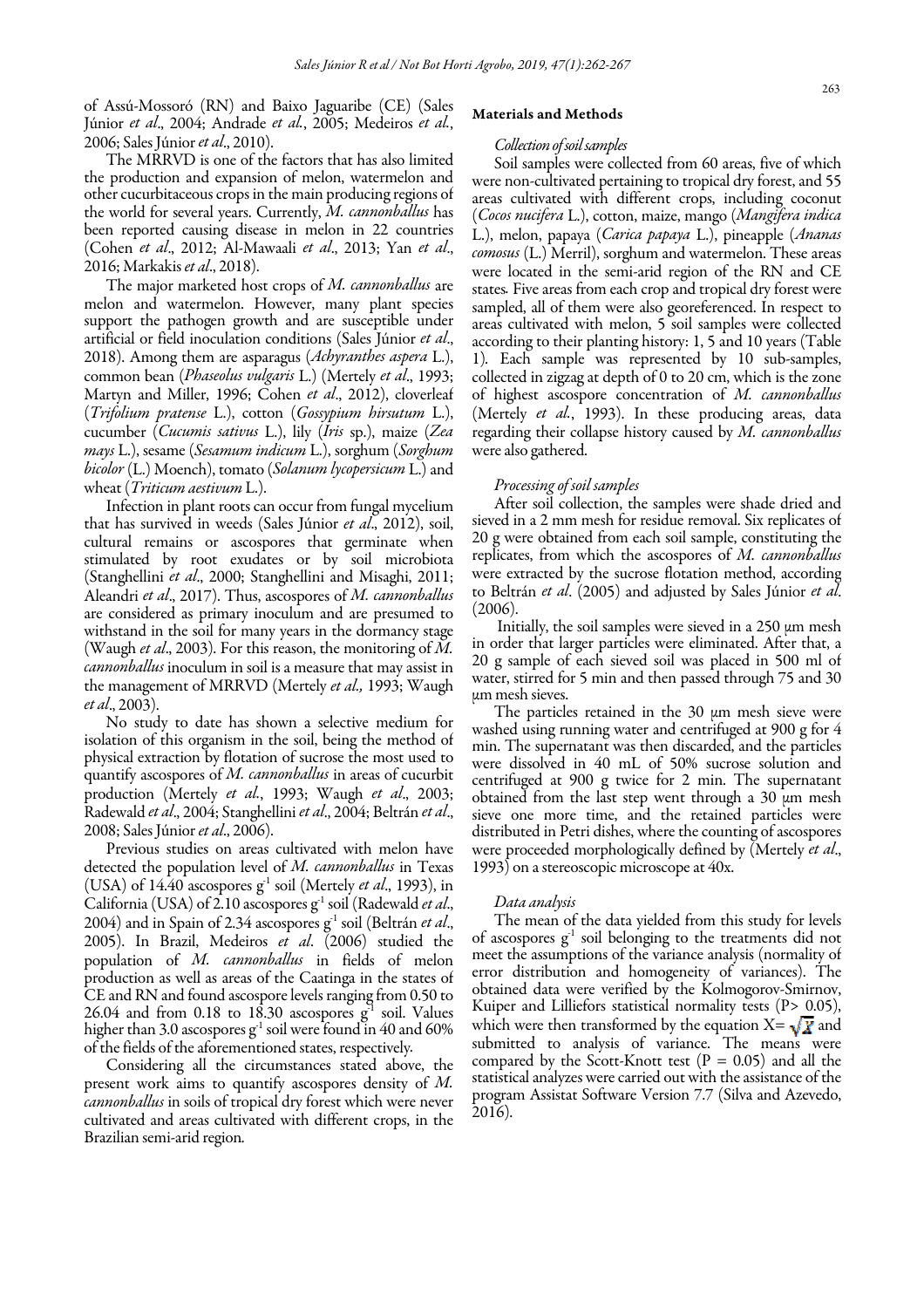#### Results and Discussion

Ascospores of M. cannonballus were detected in all sampled soils, with values varying from 0.74 to 1.47 ascospores  $g<sup>-1</sup>$  soil, with significant difference  $(P < 0.05)$ among the areas (Table 1). The highest density of ascospores was found in the soils cultivated with papaya  $(1.47$  ascospores g<sup>-1</sup> soil), differing statistically from the other crops, such as tropical dry forest, which can be considered as control because it was not anthropized nor cultivated. Ascospores of Monosporascus have been found in soils of semiarid regions around the world such as Arizona (U.S.A.), India, Iran, Libya and Pakistan (Reuveni and Krikun,1983), due to their temperature that is great for the pathogen, which is considered to be a thermophilic fungus, providing it greater competitive and adaptive capacity to soils of dry and semi-arid areas (Medeiros et al., 2006).

In cultivated cucurbitaceous areas, the highest densities of ascospores in soil were observed in areas with watermelon  $(1.27 \text{ ascospores} \text{ g}^1)$  and melon cultivated by 10 years  $(1.08 \text{ m})$ ascospores  $g^{-1}$ ), differing significantly (P <0.05) from areas with one and five years of melon cultivation, whose densities were 0.76 and 0.74, respectively. These results were already expected, because M. cannonballus colonizes roots of cucurbitaceae such as the crops mentioned ahead (Medeiros et al., 2008a), participating in the pathogen-host relationship in which their roots serve as source of inoculum for the pathogen to settle, colonize for a better reproduction and/or its survival by the formation of ascospores.

A previous study conducted by Andrade et al. (2005) has shown that M. cannonballus is widely disseminated in areas cultivated with melon in the states of RN and CE. Subsequently, Medeiros et al. (2006), analyzing different soils of cucurbitaceous and Caatinga biome producing areas, has reported the presence of M. *cannonballus* ascospores, concluding that it was not introduced in Brazil by propagating material, but it was already a natural inhabitant of the soil microbiota in this region.

Prospecting studies in melon production fields in the State of RN in different crops and sampling areas performed by Medeiros et al. (2008b) have found similar densities of ascospores in areas cultivated with cotton (0.99 ascospores  $(g<sup>-1</sup>)$ , coconut (1.19 ascospores  $g<sup>-1</sup>$ ) and Caatinga biome (0.3  $a$ scospores  $g<sup>-1</sup>$ . On the other hand, this same authors have also detected levels of ascospores in soil much higher than those detected in this study for crops such as mango (2.0 ascospores  $g^{-1}$ ), watermelon (2.6 ascospores  $g^{-1}$ ) and melon  $(8.09$  ascospores  $g^{-1}$ ). Possibly, this difference may have been due to the type of management applied by the producer, who often incorporate cultural remains of melon and watermelon or apply the thermal blanket technique. The first action favors the multiplication of M. cannonballus inoculum, which was already proven by Stanghellini et al. (2004), and the second results in soil heating which eventually benefit thermophilic fungi (Medeiros et al., 2008a).

There was no significant difference between the density of M. cannonballus ascospores in soils cultivated with coconut (0.97 ascospores  $g^2$ ), cotton (0.74 ascospores  $g^2$ ), mango (0.99 ascospores  $g<sup>T</sup>$ ), melon with 5 and 10 years of cultivation (0.74 and 0.76 ascospores  $g<sup>-1</sup>$ , respectively), pineapple  $(0.97$  ascospores  $g<sup>-1</sup>$ ) and tropical dry forest  $(0.97$  $\frac{1}{2}$ ascospores g<sup>1</sup>) (Table 1). These results corroborate with those obtained by Stanghellini et al. (1996) when they verified this similarity in the population density of this fungus in melon fields with and without history of disease, as well as in native desert soils. However, the amount of ascospores in the soil cannot be the only factor to be taken into account when predicting that a certain area will be affected by the disease. For instance, the percentage of germinating ascospores may be different according to several aspects such as virulence, plant susceptibility and soil conditions. Besides, previous studies conducted by Stanghellini et al.  $(2000)$  have shown that the actinomycetes are involved, directly or indirectly, in the induction of germination of *M. cannonballus* ascospores in field soil in

Table 1. Density of ascospores of Monosporascus cannonballus in soils from tropical dry forest areas and cultivated fields with different crops from the Brazilian semiarid region

| $\sim$<br>Crop      | Municipality-State <sup>1</sup> | <b>MRRVD</b>             | Density of ascospores <sup>3</sup> |
|---------------------|---------------------------------|--------------------------|------------------------------------|
|                     |                                 | history <sup>2</sup>     | $(g^{-1} \text{ soil})$            |
| Cotton              | Assú-RN                         | ٠                        | 0.74c                              |
| Melon (5 years)     | Icapui-CE                       | $^{+}$                   | 0.74c                              |
| Melon $(1 year)^4$  | Icapui-CE                       |                          | 0.76c                              |
| Coconut             | Mossoró-RN                      | ٠                        | 0.81c                              |
| Pineapple           | Icapui-CE                       | ٠                        | 0.97c                              |
| Tropical dry forest | Icapui-CE/Mossoró-RN            | ٠                        | 0.97c                              |
| Mango               | Baraúna-RN/Icapui-CE            |                          | 0.99c                              |
| Melon (10 years)    | Icapui-CE                       | $+$                      | 1.08 <sub>b</sub>                  |
| Sorghum             | Icapui-CE / Mossoró-RN          | $^{+}$                   | 1.08 <sub>b</sub>                  |
| Maize               | Icapui-CE/Mossoró-RN            | ٠                        | 1.12 <sub>b</sub>                  |
| Watermelon          | Baraúna-RN/Icapui-CE            | -                        | 1.21 <sub>b</sub>                  |
| Papaya              | Baraúna-RN/Mossoró-RN           | $\overline{\phantom{a}}$ | 1.47a                              |
| CV(%)               |                                 |                          | 20.54                              |

 $^1$  CE = Ceará, RN = Rio Grande do Norte;  $^2$  Area with (+) and without (-) previous history of Monosporascus root rot and vine decline (MRRVD);  $^3$  Average of five areas. Original data transformed by the equation X = √X. Means followed by the same letter did not differ significantly by the Scott-Knott test (P=0.05); <sup>4</sup>Cultivation time in the area with melon.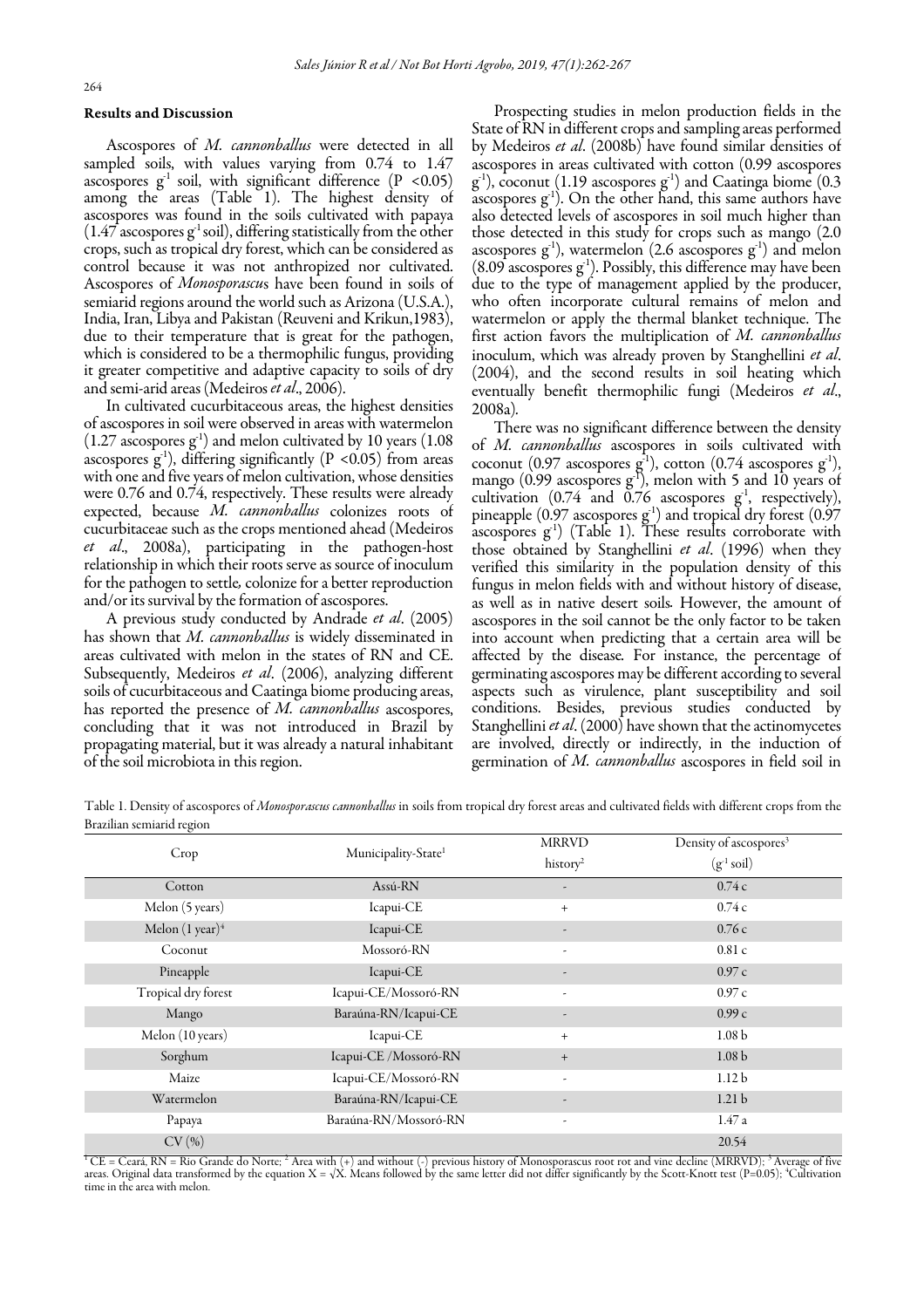the presence of exudates originated from cantaloupe melon roots.

Recent studies have reported that the germination of M. cannonballus ascospores is straightly mediated by Olpidium bornovanus (Sahtiy.) Karling, an obligate root pathogen, zoosporic (Stanghellini and Misaghi, 2011; Stanghellini et al., 2014; Aleandri et al., 2017), and vector of the Melon necrotic spot virus - MNSV, also associated with the MRRVD in melon (Herrera-Vásquez et al., 2010).

Correspondingly, it is important to emphasize that melon and watermelon areas, especially those with high incidence of MRRVD and low productivity, are utilized for cultivation of other crops in order to reduce the fungal inoculum and maintain the activity in these fields. It is also important to note that migration to new areas is a common practice for farmers when productivity is compromised due to root diseases.

The areas that were cultivated with melon or watermelon are generally used for the cultivation of perennial and semi-perennial crops, such as mango and papaya, respectively, as well as sorghum and maize (Medeiros et al., 2006). Nevertheless, it is noticed that even with the use of non-host crops of M. cannonballus, there is persistence of its inoculum. This can be the result of the multiplication of their ascospores as a way for survival in the melon and watermelon roots that were previously incorporated into the soil.

The destruction and /or removal of infected cultural remains is a management strategy widely used by farmers to reduce the inoculum of phytopathogenic fungi (Baird et al., 2003). However, studies carried out by Stanghellini et al. (2004) have shown that the practice of applying herbicides in volunteer plants and destruction of cultural remains is not always that much efficient for the management of M. cannonballus. The results provide confirmatory evidence on how difficult is its control.

Despite the low density of ascospores found in these areas, this event is quite concerning because M. cannonballus is one of the most aggressive fungi associated with melon roots (Beltrán et al., 2005). Additionally, its initial inoculum is incorporated into the soil, multiply at the end of each crop cycle, and may remain in the soil for several years (Beltrán et al., 2005).

The higher density of ascospores in areas with 10 years of melon cultivation and the ones cultivated with watermelon can be explained by the monoculture of the melon and the use of mulch that generates a higher soil temperature, selecting the most thermotolerant fungi such as M. cannonballus (Medeiros et al., 2008a).

High densities of ascospores have been reported in many melons producing areas in Brazil (Medeiros et al., 2008b) and abroad (Mertely et al., 1993; Beltrán et al., 2008) in soils with temperature between 25 and 30 °C (Waugh et al., 2003), without moisture saturation (Beltrán et al., 2005).

The increase in the density of *M. cannonballus* inoculum does not significantly influence the intensity of the disease (Beltrán et al., 2008), but low values of density (0.1 colonyforming units  $g<sup>-1</sup>$  soil) produce elevate severities indicating the high viability and infectivity of fungus propagules in the soil, as well as reinforce its great destructive potential (Andrade et al., 2005).

It is important to note that the detection of M. cannonballus ascospores may be relevant to predict the future risks of disease in the field (Beltrán et al., 2005). In Brazil, there is still no parameter that indicates a risk threshold for the number of ascospores necessary to cause disease.

Melon fields are seen as problematics when they present minimum of 2.0 ascospores  $g^{-1}$  soil (Waugh *et al.*, 2003). If this value was taken into account, this soil would be considered with low risk threshold, once it shows levels somewhat under the average. However, little is known about which factor is responsible for the increase in infectivity and virulence of ascospores.

As *M. cannonballus* inoculum already existed when the melon was introduced into tropical dry forest areas and the disease incidence levels remained alarming until 2002, the significant increase in disease could be associated with changes in production technology which called for intensive exploitation, such as monoculture, increased planting density, high-frequency drip irrigation and the use of mulch. These changes may be creating favorable conditions for the increase in the infectivity of  $M$ . *cannonballus* ascospores and the development of the disease (Cohen et al., 2012).

Areas with papaya cultivation exhibited the highest ascospores densities of  $M.$  *cannonballus*. Up to date, there is no study to prove that this crop is considered host of the fungus. However, many factors may be associated in the ecology of this pathogen in soils with papaya, such as the history of the areas, incorporation of cultural remains from previous crops and the use of techniques that may be increasing soil temperature, therefore, favoring the development and selection of thermophilic fungi.

Based on what was shown, further research is required to analyze whether papaya can become a host to M. cannonballus in Brazilian dry tropical areas as well as which edafo-climatic factors stimulate the increase of the population density of this fungus in crop succession.

#### Conclusions

There is no direct relationship between M. *cannonballus* population density in the soil and the susceptibility of the host being cultivated in the soil at the time of sampling. Residual populations of M. cannonballus present in the soil prior to planting of the new crop in the areas seems to be determinant for the population density detected at the time of sampling.

#### Acknowledgements

The authors Sami Jorge Michereff, Rui Sales Júnior and Erika Valente de Medeiros are CNPq productivity research fellows. The authors thank the CNPq for the financial support given for the accomplishment of the present study.

#### References

Aleandri MP, Martignoni D, Reda R, Alfaro-Fernández A, Font MI, Armengol J, Chilosi G (2017). Involvement of Olpidium bornovanus and O. virulentus in the occurrence of melon root rot and vine decline caused by Monosporascus cannonballus in Central Italy. Journal of Plant Pathology 99:169-176.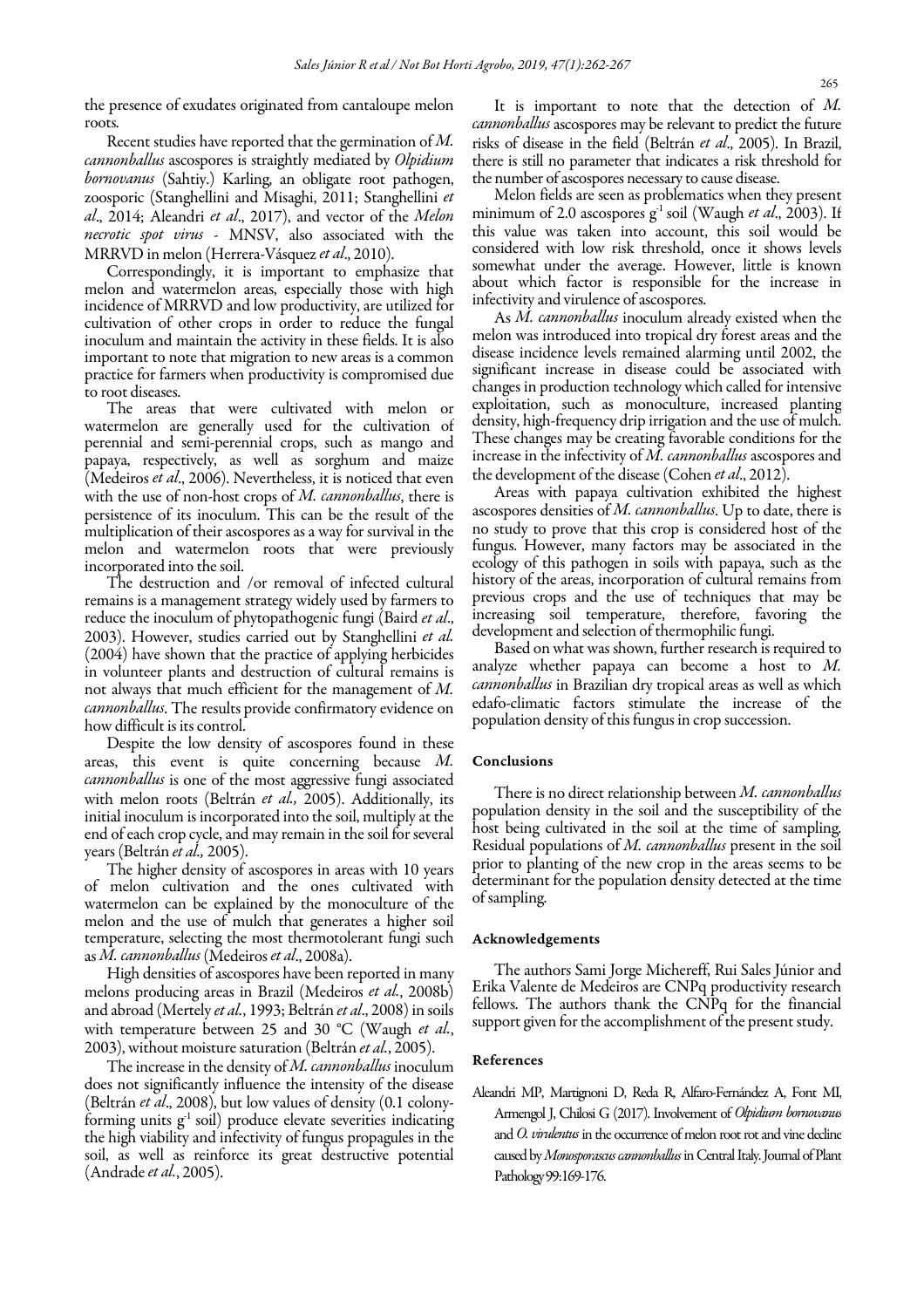- Alves AR, Ferreira RLC, Silva JAA, Dubeux Júnior JCB, Osajima JA, Holanda AC (2017). Conteúdo de nutrients na biomassa e eficiência nutricional em espécies da Caatinga [Content of nutrients in the biomass and nutritional efficiency in species of 'Caatinga' biome]. Ciência Florestal 27:377-390.
- Al-Mawaali QS, Al-Sadi AM, Al-Said FA, Deadman ML (2013). Etiology, development and reaction of muskmelon to vine decline under arid conditions of Oman. Phytopathologia Mediterranea 52:457-465.
- Alvares CA, Stape JL, Sentelhas PC, Gonçalves JLM, Sparovek G (2014). Köppen's climate classification map for Brazil. Meteorologische Zeitschrift 22:711-728.
- Andrade EM (2017). A floresta tropical seca, caatinga: As certezas e incertezas das águas [Caatinga, the tropical dry forest: the certainties and uncertainties of water]. Tordesillas Revista de Investigación Multidisciplinar 12:11-20.
- Andrade GT, Michereff SJ, Biondi CM, Nascimento CWA, Sales Júnior R (2005). Frequência de fungos associados ao colapso do meloeiro e relação com características físicas, químicas e microbiológicas dos solos [Frequency of fungi associated with melon colapse and its relationship with physical, chemical and microbiological characteristics of soils]. Summa Phytopathologica 31:327-333.
- ANUÁRIO (2017). Anuário Brasileiro da Fruticultura [Brazilian Fruit Yearbook]. Gazeta Press, Brasil.
- Baird RE, Watson CE, Scruggs M (2003). Relative longevity of Macrophomina phaseolina and associated mycobiota on residual soybean roots in soil. Plant Disease 87:563-566.
- Beltrán R, Vincent A, García-Jiménez J, Armengol J (2008). Comparative epidemiology of Monosporascus root rot and vine decline in muskmelon, watermelon, and grafted watermelon crops. Plant Disease 92:158-163.
- Beltrán R, Vincent A, Sales Júnior R, García-Jiménez J, Armengol J (2005). Population dynamics of Monosporascus cannonballus ascospores in marsh soils in eastern Spain. European Journal of Plant Pathology 113:357-365.
- Cohen R, Pivonia S, Crosby KM, Martyn RD (2012). Advances in the biology and management of monosporascus vine decline and wilt of melons and other cucurbits. Horticultural Review 39:77-120.
- Herrera-Vásquez JA, Córdoba-Sellés MC, Cebrián MC, Rosseló JA, Alfaro-Fernández A, Jordá C (2010). Genetic diversity of Melon necrotic spot virus and Olpidium isolates from different origins. Plant Pathology 59:240-251.
- IBGE (2016). Instituto Brasileiro de Geografia e Estatística Produção Agrícola Municipal [Brazilian Institute of Geography and Statistics – Municipal Agricultural Production]. Brasil. Retrieved 2018 April 05 from https://sidra.ibge.gov.br/tabela/1612.
- Markakis EA, Trantas EA, Lagogianni CS, Mpalantinaki E, Pagoulatou M, Ververidis F, Goumas DE (2018). First report of root rot and vine decline of melon caused by Monosporascus cannonballus in Greece. Plant Disease 102:1036.
- Martyn RD, Miller ME (1996). Monosporascus root rot and vine decline: an emerging disease of melons worldwide. Plant Disease 80:716-725.
- Medeiros EV, Sales Júnior R, Michereff SJ, Barbosa MR (2006). Quantificação de ascósporos de Monosporascus cannonballus em solos não cultivados de Caatinga e em áreas de cultivo de melão do Rio

Grande do Norte e Ceará [Quantification of Monosporascus cannonballus ascospores in non-cultivated soils of Caatinga and melon producing fields in Rio Grande do Norte and Ceará States]. Fitopatologia Brasileira 31:500-504.

- Medeiros EV, Serafim ECS, Granjeiro LC, Sobrinho JE, Negreiros MZ, Sales Júnior R (2008a). Influência do agrotêxtil sobre a densidade populacional de Monosporascus cannonballus em solos cultivados com melancia (Citrullus lanatus) [Influence of the row cover on the population density of Monosporascus cannonballus in soil cultivated with watermelon (Citrullus lanatus)]. Ciência e Agrotecnologia 32:797-803.
- Medeiros EV, Silva KJP, Oliveira L, Ferreira HA, Sales Júnior R (2008b). Monosporascus cannonballus density in soils cultivated with different crops in Rio Grande do Norte State, Brazil. Revista Brasileira de Ciências Agrárias 3:1-5.
- Mertely JC, Martyn RD, Miller ME, Bruton BD (1993). Quantification of Monosporascus cannonballus ascospores in three commercial muskmelon fields in south Texas. Plant Disease 77:766-771.
- Radewald KC, Ferrin DM, Stanghellini ME (2004). Sanitation practices that inhibit reproduction of Monosporascus cannonballus in melon roots left in the field after crop termination. Plant Pathology 53:660-668.
- Reuveni R, Krikun J (1983). Occurrence of Monosporascus eutypoides under arid conditions in Israel. Transactions of the British Mycological Society 80:354-356.
- Sales Júnior R, Balbino DAD, Negreiros AMP, Barboza HDS, de Medeiros EV, Armengol J (2018). Cotton, cowpea and sesame are alternative crops to cucurbits in soils naturally infested with Monosporascus cannonballus. Journal of Phytopathology 1:1–7.
- Sales Júnior R, Beltrán R, Michereff SJ, Armengol J, García-Jiménez J, Medeiros, EV (2006). Análisis de distintos tipos de azúcares en el método de extracción de ascosporas de Monosporascus cannonballus en suelo [Analysis of different types of sugar in the extraction method of ascospores of Monosporascus cannonballus in soil]. Fitopatologia Brasileira 31:185-187.
- Sales Júnior R, Beltrán R, Vicent A, Armengol J, García-Jiménez J, Medeiros EV (2007). Controle biológico de Monosporascus cannonballus com Chaetomium [Biological control of Monosporascus cannonballus by Chaetomium]. Fitopatologia Brasileira 32:70-74.
- Sales Júnior R, Santana CVS, Nogueira DRS, Silva KJP, Guimarães IM, Michereff SJ, ... Armengol J (2010). First report of Monosporascus cannonballus on watermelon in Brazil. Plant Disease 94:278.
- Sales Júnior R, Nascimento IJB, Freitas LS, Beltrán R, Armengol J, Vicent A, García-Jiménez J (2004). First report of Monosporascus cannonballus on melon in Brazil. Plant Disease 88:84.
- Sales Júnior R, Oliveira OF, Medeiros EV, Guimarães IM, Correia KC, Michereff SJ (2012). Ervas daninhas como hospedeiras alternativas de patógenos causadores do colapso do meloeiro [Weeds as alternative hosts of melon colapse pathogens]. Revista Ciência Agronômica 43:195-198.
- Senhor R, Souza PA, Andrade Neto RC, Pinto AC, Soares SRF (2009). Colapso do meloeiro associado a Monosporascus cannonballus [Collapse of melon plant Monosporascus cannonballus]. Revista Verde de Agroecologia e Desenvolvimento Sustentável 4:06-14.

266